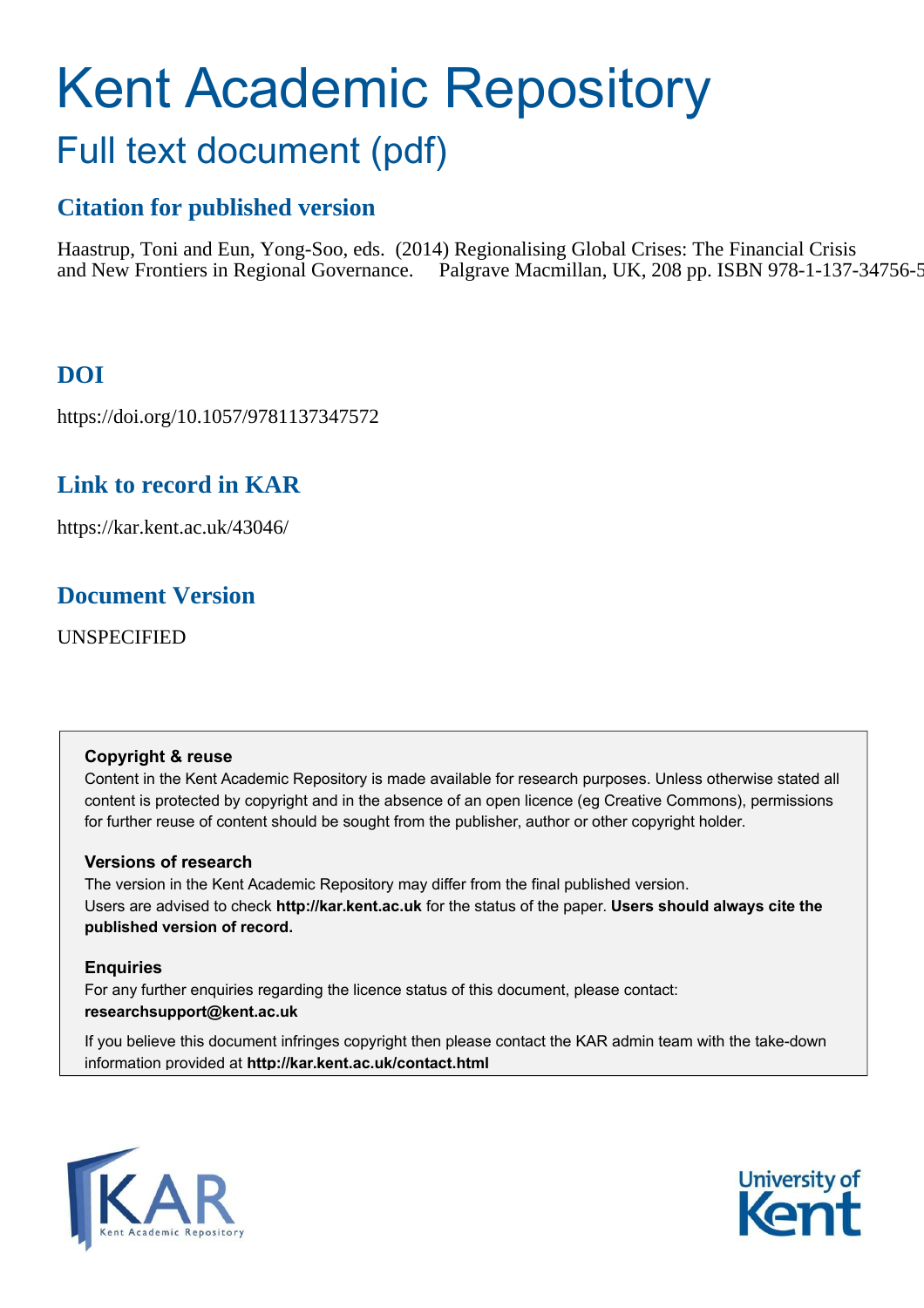## **Contents**

| vii          |
|--------------|
| viii         |
| ix           |
| xiii         |
| $\mathbf{1}$ |
|              |
| 9            |
| 21           |
|              |
| 41           |
| 60           |
|              |
| 79           |
| 95           |
|              |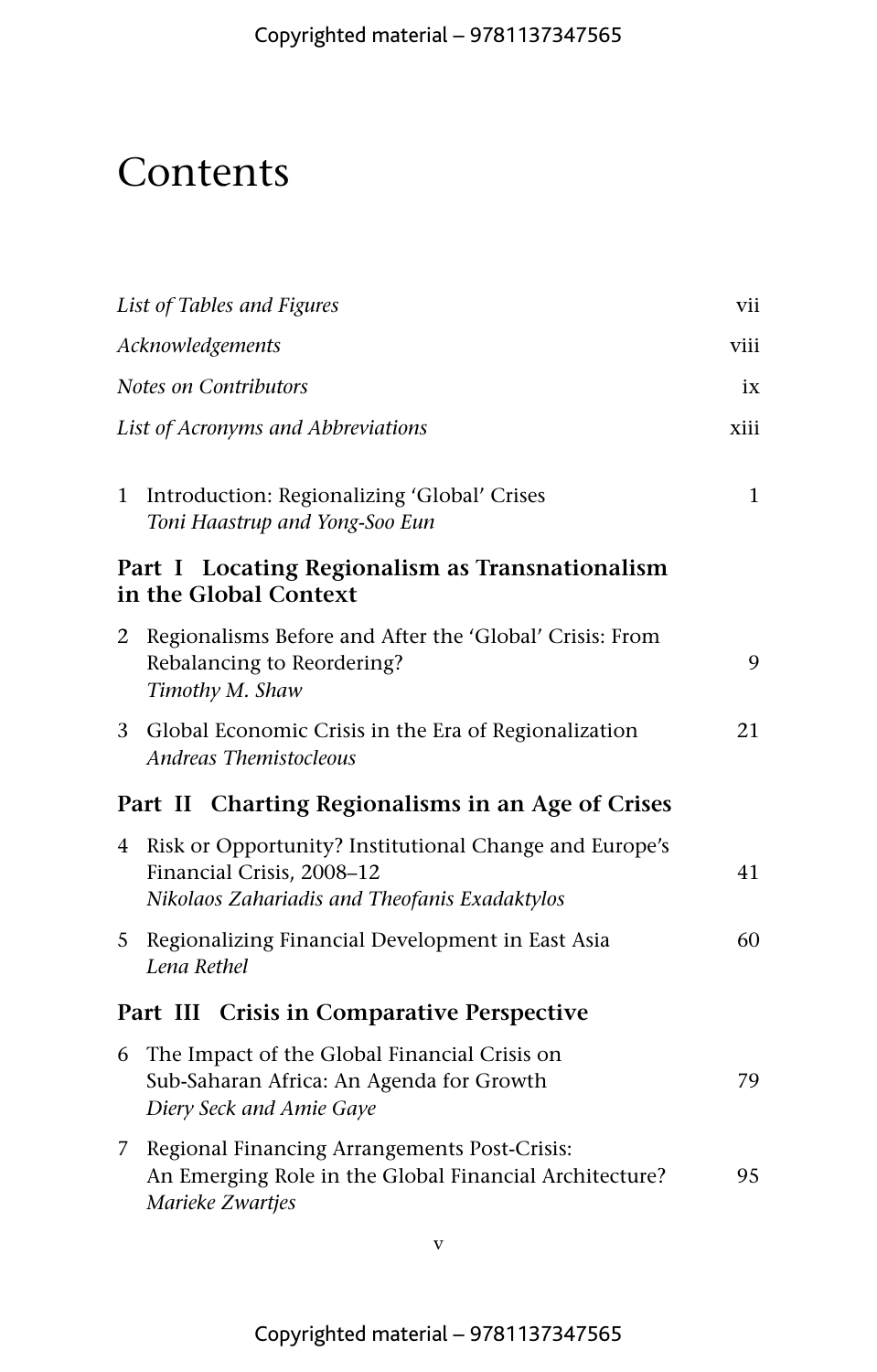#### Copyrighted material – 9781137347565

#### vi *Contents*

| 8. | Crises and Regional Governance Attempts: The Curious<br>Case of Turkey in Critical Perspective<br>Pinar E. Donmez | 111 |
|----|-------------------------------------------------------------------------------------------------------------------|-----|
| 9  | Regionalism in Retreat? Evidence from the European<br>Neighbourhood<br>Panagiota Manoli                           | 136 |
|    | Conclusion<br>Yong-Soo Eun, Toni Haastrup, and Marieke Zwartjes                                                   | 155 |
|    | Bibliography                                                                                                      | 161 |
|    | <b>Index</b>                                                                                                      | 185 |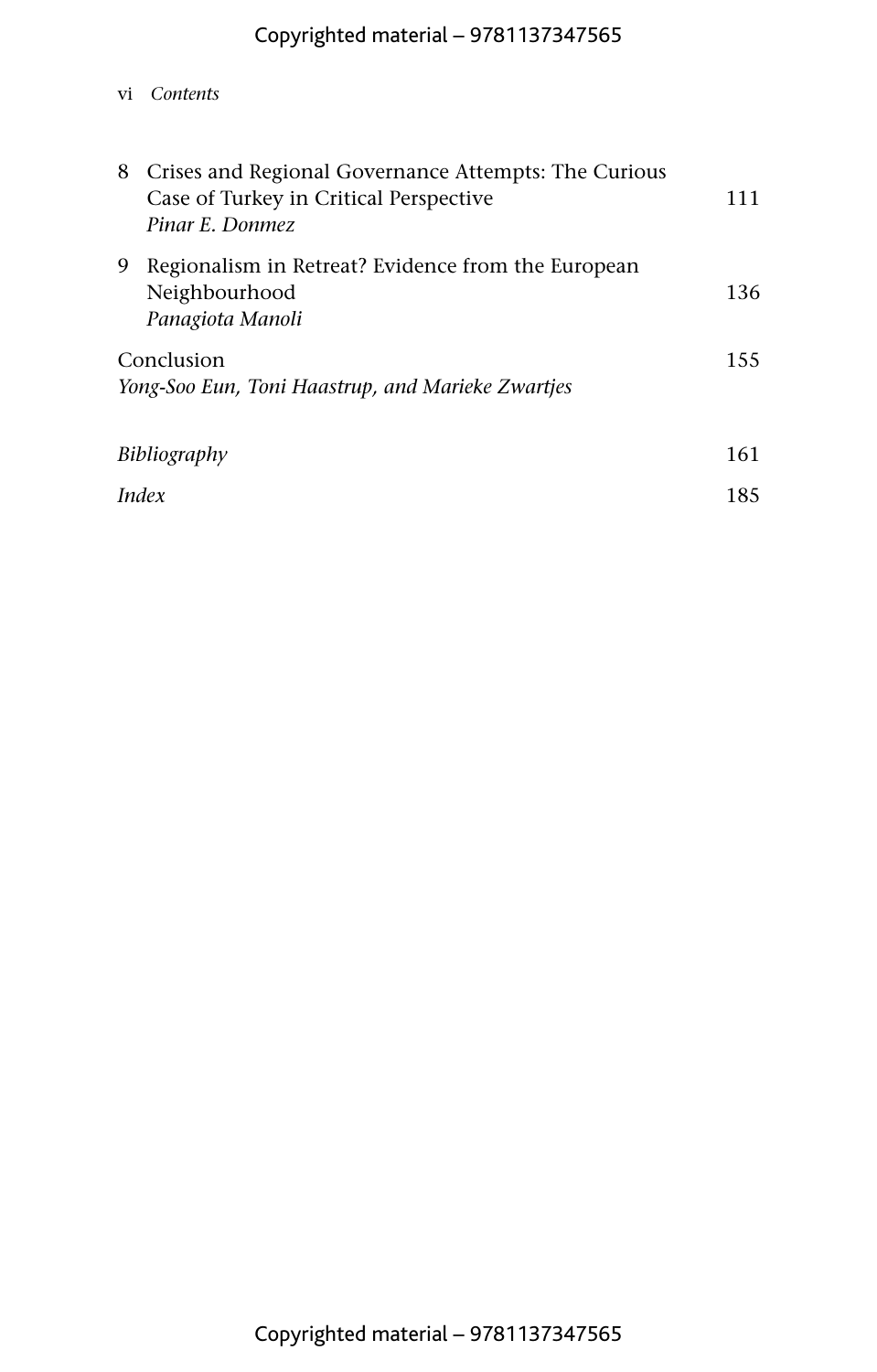## 1 Introduction: Regionalizing 'Global' Crises

*Toni Haastrup and Yong-Soo Eun*

The purpose of this book is to examine the issues arising from the recent crises in the international political economy with an increased emphasis on regions and regional actors' roles in mitigating the challenges of the capitalist system. The working premise of this volume is that there is a strong and deep link between increased regionalization and regionalism and global crises in terms of stimuli, responses, processes, and consequences. This book provides analysis and examples from various regions with a view to commenting on how ongoing economic crises have reanimated debates about regionalization processes all over the world.

A recent volume on this subject notes that the twenty-first century has hitherto been characterized by crises (Fioramonti, 2012). Similarly, Broome, Clegg, and Rethel (2012, p. 3) contend that governance is 'intimately' linked to crises in that the attempts at a solution challenge existing governance structures. The potential of a crisis or crises is thus transformative. While the literature is replete with examples of crises in international politics, as we find with the incidents of the 9/11 attacks on the World Trade Centre and Pentagon, the ensuing invasions in Afghanistan and occupation of Iraq, the increased transnational nature of terrorism and piracy, the recent so-called Arab Spring, and civil war in Syria, to name just a few, it is fair to ask why we should care about the current economic crisis and determine precisely what makes the turbulent economic and financial environment one of crisis.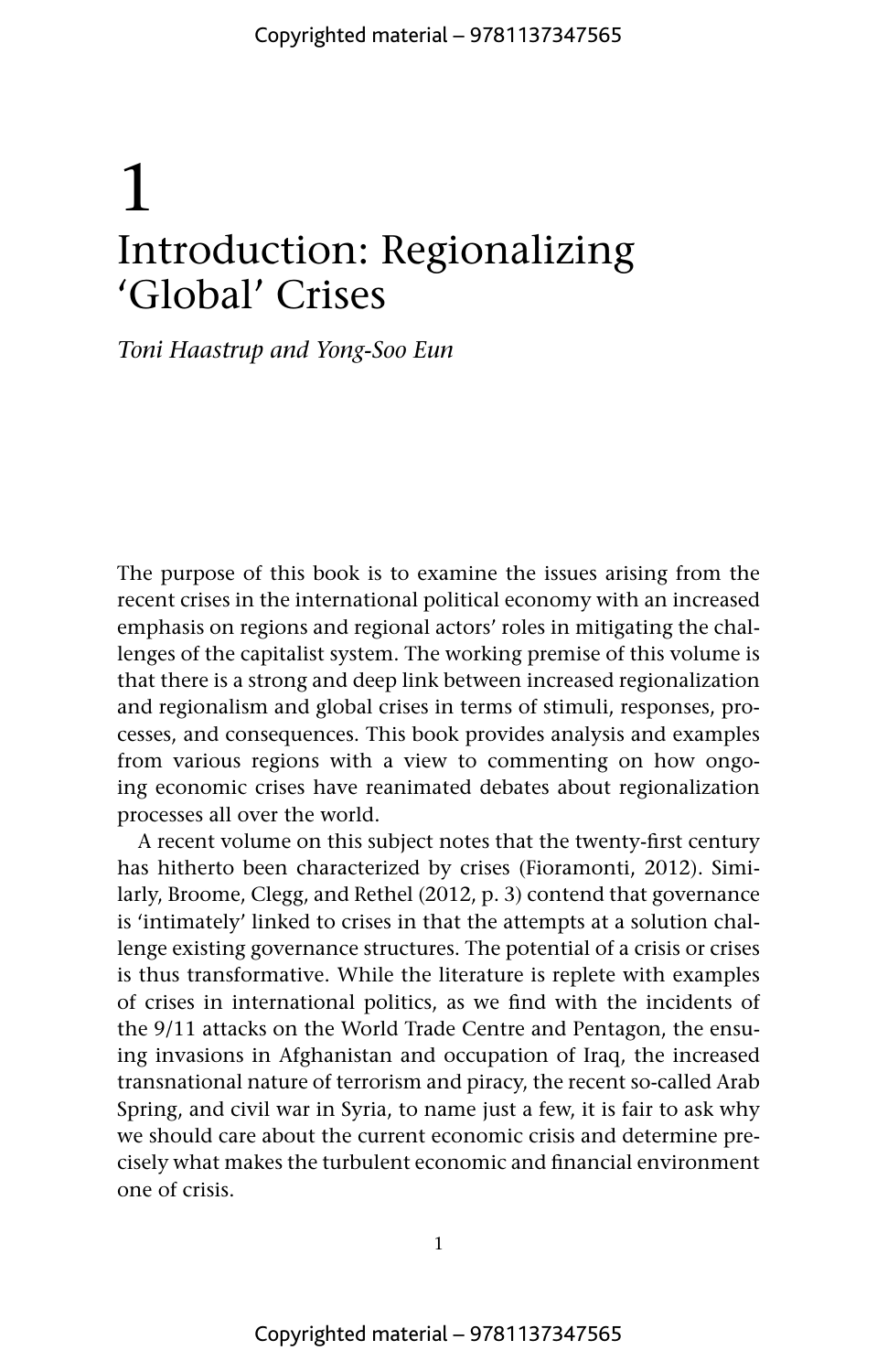#### 2 *Introduction: Regionalizing 'Global' Crises*

While various social science disciplines have their own understanding of what constitutes a crisis, there is consensus that it suggests a turning point for the actors and the various structures involved. This turning point often requires some sort of intervention to either maintain the status quo or to manage change. In accepting the recent global economic depression, a broad understanding of crisis is applicable because this one crisis has either triggered or exacerbated other political and social crises. One might even go so far as to suggest that other smaller crises triggered the 'global' financial crisis even if they had not been previously acknowledged as opportunities for change. Importantly, this particular crisis unsettles established hierarchies that constitute the international order and, consequently, the governance of the international political economy.

What we find interesting is that the recent economic and financial crisis has had different implications for various self-defined regions. Yet, this condition has often been masked by the rhetorical emphasis on its 'global' or European nature. While this economic downturn dominates the consciousness of the global collective, in observing divergences, which consequently affect the global (inter-regional) interactions that characterize our epoch, new approaches like 'new regionalism' require us to contest the 'global' framing of international crisis in favour of evaluating regional overlays that constitute multiple crises. At best, it asks us to allow for the possibility of multiple 'global' narratives of the crisis and its creation of region dependent crises.

While the recent discourse that accepts ongoing crises within a single global narrative is problematic, we do not suggest that the global consideration of crisis is wrong or even entirely inaccurate. Instead, the approach suggested by the empirically informed 'new regionalism' challenges the 'rationalist bias of neo-liberal institutionalism' (Acharya and Johnston, 2007, pp. 9–10), which dominates most global approaches to the international political economy. One cannot help but think that the regional dimension of crises has been deliberately ignored within the broader analysis of the economic and financial crisis since 'regions cut across every dimension of the study of world politics: for their proponents ... even constitute the study of IR [international relations]' (Fawn, 2009, p. 5).

Further, given that the implications of the crisis in Europe have been tirelessly documented, and the memory of the Asian crisis of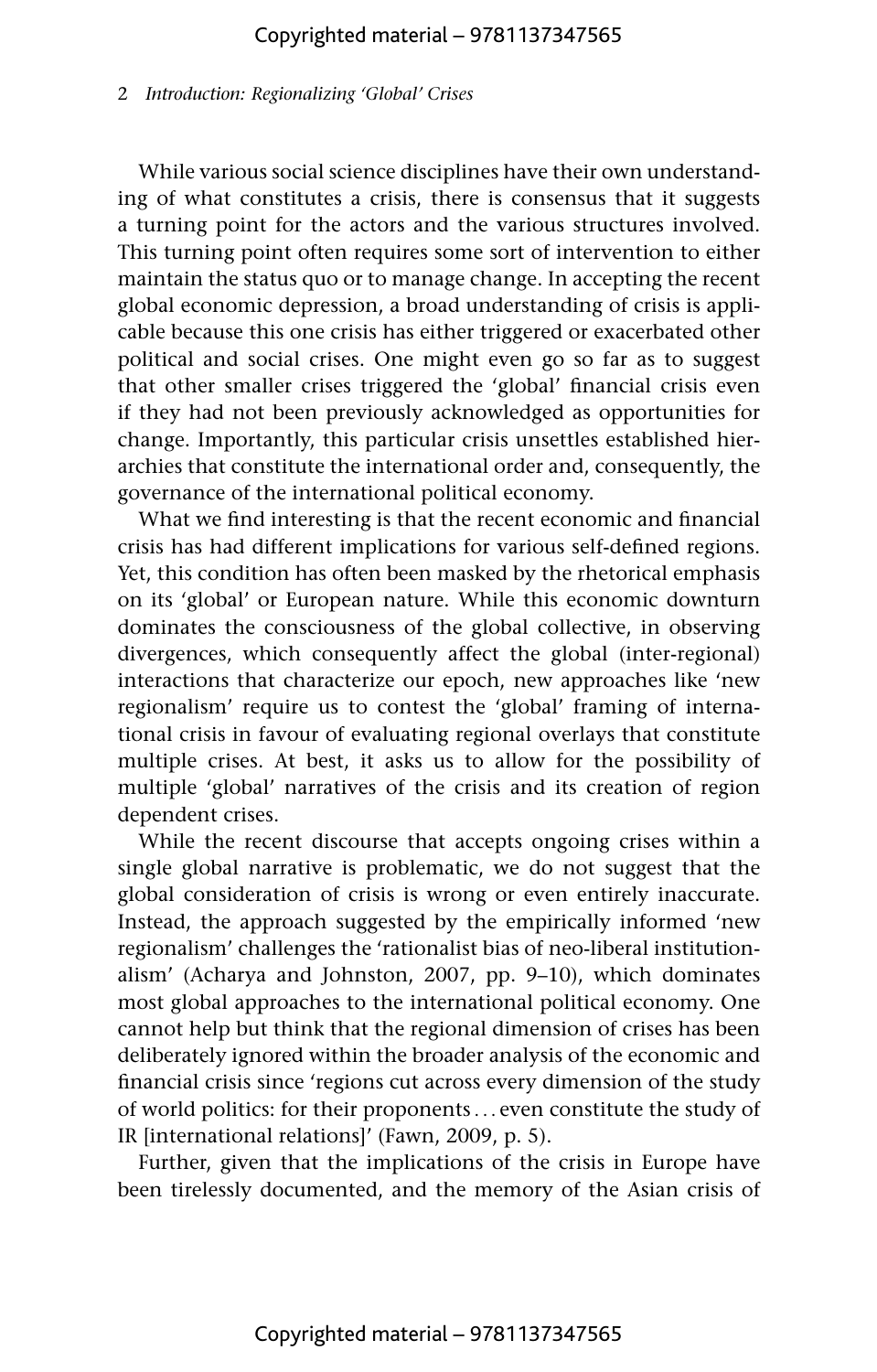the 1990s has resurged in expert discussions, it is a wonder that more attention is not dedicated to the regionalization of the global. The financial crisis, in addition to other adjacent crises, challenges the hegemonic narrative of the global (meaning North American or European). From these empirical observations, thanks to the tireless work of scholars like Shaw and Söderbaum (2004) who have diligently studied regions, we now have a rich body of literature that constitutes 'new regionalism' discourses in the practice of global politics and economics. This body of work does not constitute a single narrative of regionalism or regional actors or global politics for that matter; indeed, it is in this diversity that its strengths lie.

#### **1.1 Regionalism beyond Europe: Integrating new actors into the international domain**

Understanding the regional implications of the economic and financial crisis requires looking beyond Europe as the embodiment of regionalism or regional development, however. This is a task that this original collection fully confronts. As Warleigh-Lack et al. (2011) have highlighted, there are fault lines within the EU that increasingly challenge Europe's hegemonic perspectives on regions. Moreover, as new regional institutions like the African Union and the African Development Bank increasingly emerge as a voice in global governance and negotiation, Europe as a model of regionalism is not enough to understand the motivations and implications of increased regionalization. Additionally, the role of countries like Brazil who project their new status in the world by spearheading new regional configurations highlight the complexity of crises as a vehicle for change in international ordering.

Thus, in evaluating the global economic crisis and regional governance, we address a diversity of issues and questions in acknowledgement of these complexities. This collection engages with the debates that have emerged on the role of regions in the global political economy, especially in the wake of the past and recent economic and financial crises. Particular attention is paid to the following four key questions: To what extent is increased regionalism (and regional governance) a response to economic crises, and how effective is it? What type of regional governance is being triggered? How did (or are) regional actors govern(ing) the economic crisis? What are the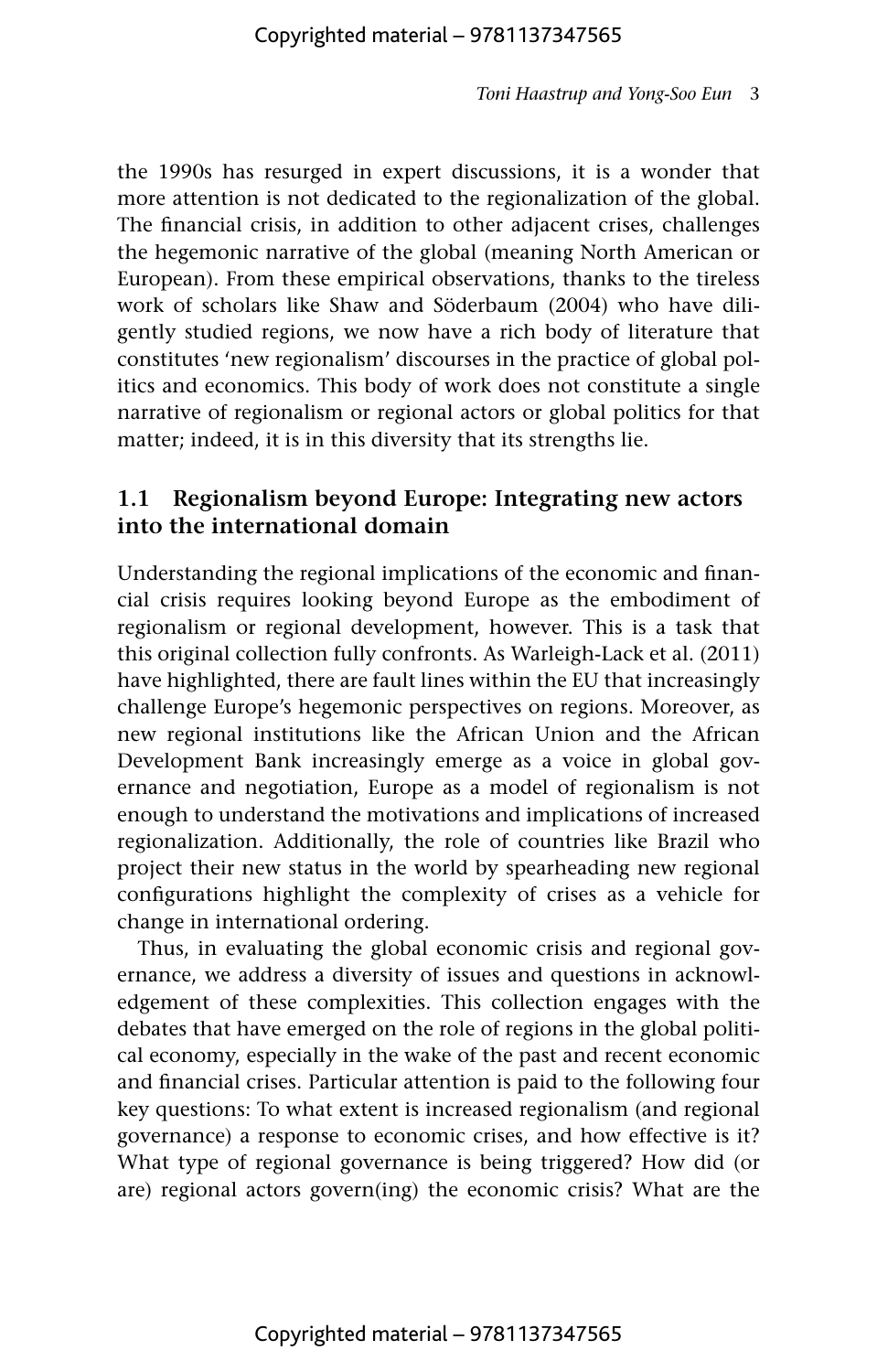#### 4 *Introduction: Regionalizing 'Global' Crises*

implications of the crisis for the role of regional actors and structures in global politics? In addressing these questions through various conceptual and theoretical approaches, we aim to provide a more holistic picture of the crisis, while providing a contemporary contribution to the evolving 'new regionalism' literature.

#### **1.2 Structure of the book**

This book is divided into three parts. The first part places regionalism in a broader transnational context that emphasizes the ongoing evolution of the international political economy. In Chapter 2, Shaw examines the increased disciplinary importance of regions, especially regional powers in global governance. The focus here is especially on the implications of the economic crisis for the latest 'regional' configuration, the BRICS (Brazil, Russia, India, China, and South Africa), as regional actors in Africa. With particular reference to the increased performance of African regional organizations, the influence of diaspora, and importance of home-grown African businesses, Shaw's contribution suggests that Africa is coming into its own, and consequently asks us to reconsider our assumptions about relations between the global North and South. In Chapter 3, Themistocleous identifies with the global nature of the economic crisis, which he situates in the increasing regionalization of the global political economy. He argues, from a Marxist perspective, that the economic and financial crisis, which has been spurred by the failures of financial institutions in the US especially, is one of capital accumulation, rather than debt. Themistocleous analyses the causes and consequences of the recent crisis within the context of an intra-systemic transition from uni-polarity to multipolarity, especially through the increased regionalization of the global political economy and participation of regional actors.

In the second part, 'Charting Regionalisms in an Age of Crises', the authors highlight the importance of various types of regionalisms in alleviating the current economic crises, drawing from contemporary and historical discourses and practices. In Chapter 4, Zahariadis and Exadaktylos take on the idea of regionalism in Europe with their attempt to explain the EU's responses to the crisis through historical institutionalist lenses. Zahariadis and Exadaktylos suggest that despite a similar national institutional design within the Eurozone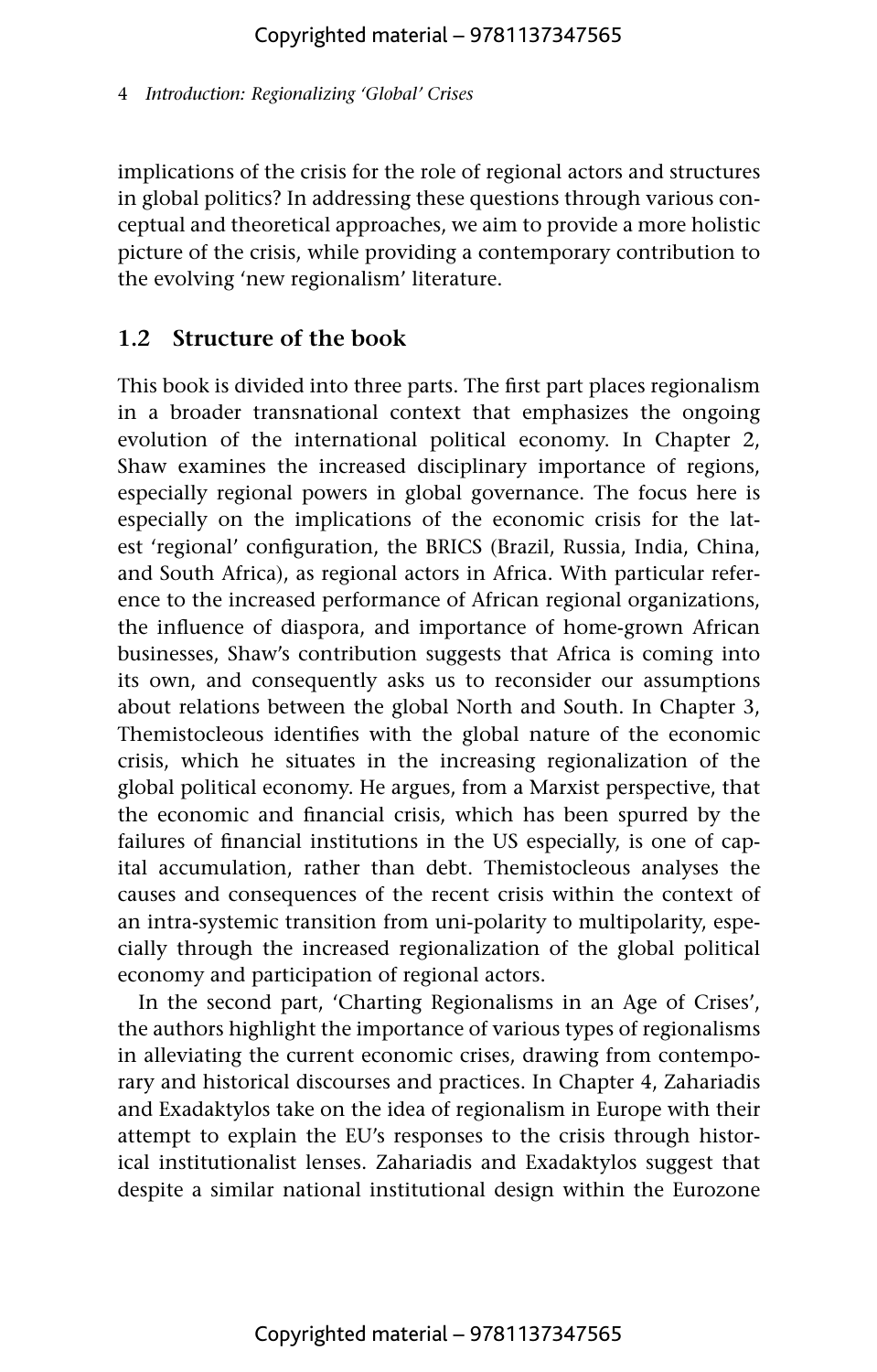#### *Toni Haastrup and Yong-Soo Eun* 5

region, the concerted European responses to the crisis have not resulted in similar outcomes in the EU's responses to the crisis. This chapter therefore questions the ability of regional institutions to tackle the euro crisis as it manifests in various national contexts, especially when such regional interventions upset domestic legitimation. In Chapter 5, Rethel's contribution provides an analysis of the regionalization of new modes of financial governance in East Asia. Also taking a historical view, Rethel examines change in the East Asian region following the Asian financial crisis of the 1990s. Here, she contends that the changes have been a result of 'lesson learning' by national and regional actors, with the regional dimensions especially evident given that even those countries uninvolved in the crisis, and so-called spectator countries, have adopted the reforms.

Having examined how economic crisis informs debates about regionalism, the book takes a comparative turn by examining the various responses and proposals of non-Western European regional actors to tackling the crisis. The chapters in this section, 'Crises in Comparative Perspective', suggest that despite the overt dominance of North America and Western European voices in moulding the discourses around how we respond to crisis as a global endeavour, there is no consensus on the way forward given the disparate implications of the crisis for each region. And although these subsequent chapters also expose the current limitations of regional actors, they insist that regional approaches within global structures provide the best protection against negative implications in future crises. In Chapter 6, Gaye and Seck highlight the economic developmental vulnerabilities exposed by the current economic crisis in Sub-Saharan Africa. While many articulations of the economic crisis assume that Africa's historical exclusion from the global political economy has translated to an exclusion from the crisis, the authors show instead that the crisis has actually had negative implications on the continent. Nevertheless, they also contend that this period provides opportunities for the integration of African economies into the global political economy. In Chapter 7, Zwartjes presents the case of two regional financial instruments in Latin America and East Asia and the implications of the 'global' crisis in their development. Here, the author argues that the global financial crisis has not had significant implications for the development of the Latin American Reserve Fund, and the Chiang Mai Initiative Multilateralization, for very different reasons. Yet,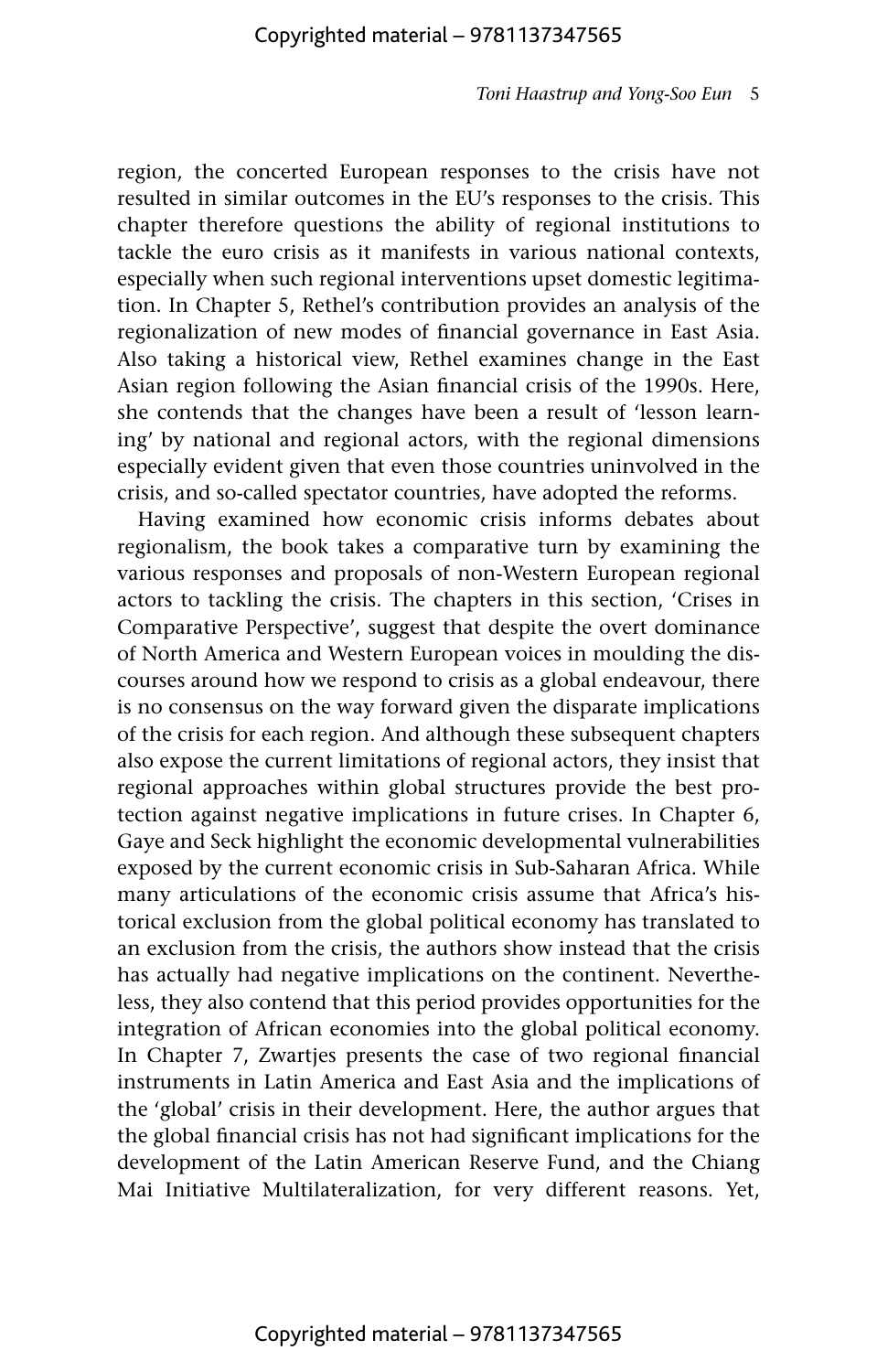#### 6 *Introduction: Regionalizing 'Global' Crises*

Zwartjes makes the case for the development of these regional level initiatives as a priority for shielding against future crisis. In the final part of this book, Donmez and Manoli address the geo-political implications of the ongoing economic crisis for the articulation of regional crises in the European neighbourhood. In Chapter 8, Donmez's focus is on Turkey, often considered the bridge between Europe and the Middle East. The implications of Turkey's geo-strategic position thus suggest a conflicted regionalization process. On the one hand, the upheaval of the global crisis provides the opportunity for Turkey to show leadership beyond the context of its ascension to the EU. On the other however, Donmez shows how this crisis also exerts domestic pressures that challenge the potential role of Turkey as a regional leader in the Middle East and indeed jeopardizes its integration into the European region. Finally in Chapter 9, Manoli argues that the so-called global economic crisis has stalled substantive regionalization in the European neighbourhood. Manoli shows how the multifaceted dynamics of the ongoing economic crisis at the 'global' and European levels has yielded status-quo regional policy coordination mechanisms from which the European neighbourhood countries hardly benefit. Rather, the type of regionalism promoted by the EU in this period of economic crisis has contributed to social and political ruptures that have led to a questioning of the value of regionalism itself. By exploring various institutional contexts, Manoli highlights entry points for positive change in the European neighbourhood.

All contributions to this volume speak to different aspects of the crisis. Far from incoherence, however, the conclusion reiterates how the diversity of these entries highlights areas for region–region and region–global comparisons. Further, although we recognize the tensions between these regional imperatives and global frameworks, as well as the tensions raised by the various approaches used in this collection, we also emphasize that such tension is tenable from an empirical perspective and manageable from a methodological perspective. In this regard, the conclusion suggests that one may avoid an unhealthy dichotomy between the global and the region and focus instead on developing differentiated and specific generalizations which are sensitive and attentive to regions' own political, economic, and cultural contexts while not being indifferent to international practice or standards.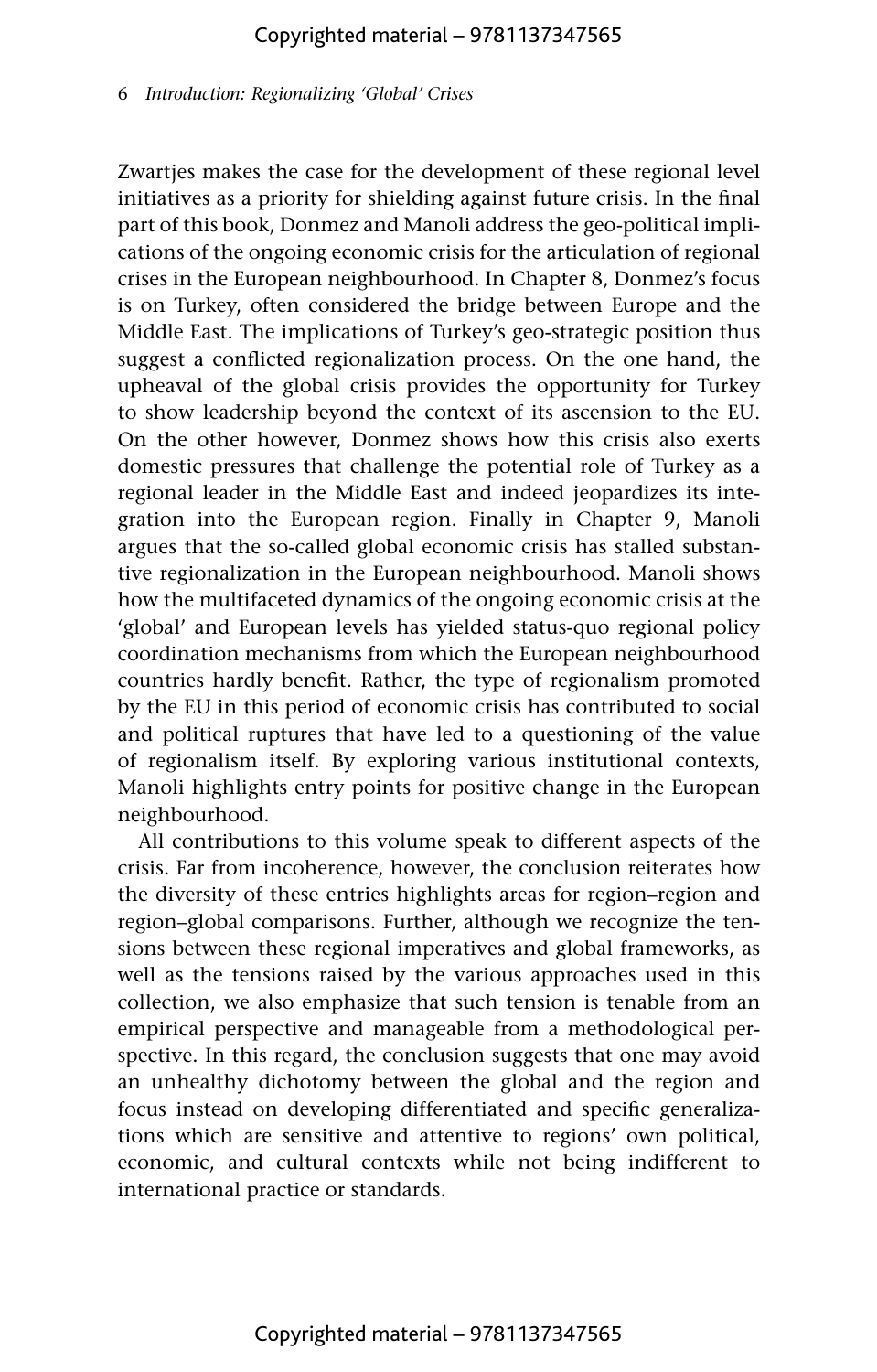## 2 Regionalisms Before and After the 'Global' Crisis: From Rebalancing to Reordering?

*Timothy M. Shaw*

In 2011, Pieterse noted the following:

the rise of emerging societies is a major turn in globalization and holds significant emancipatory potential. North–South relations have been dominant for 200 years and now an East–South turn is taking shape. The 2008 economic crisis is part of a global rebalancing process.

(2011, p. 22)

Regions cut across every dimension in the study of world politics: for their proponents, they even constitute the study of IR [International Relations].

(Fawn, 2009, p. 5)

As one eminent scholar of regions notes,

For a long period the study of regions and regional orders occupied a small if not insignificant place in international relations theory and scholarship. Now we have ... books, which argue that regions are *central* to our understanding of world politics.

(Acharya, 2007, p. 629)

In the second decade of the twenty-first century, the increasingly multidisciplinary 'political economy' of 'new regionalisms' is emerging as a salient perspective on the continuing 'global' crisis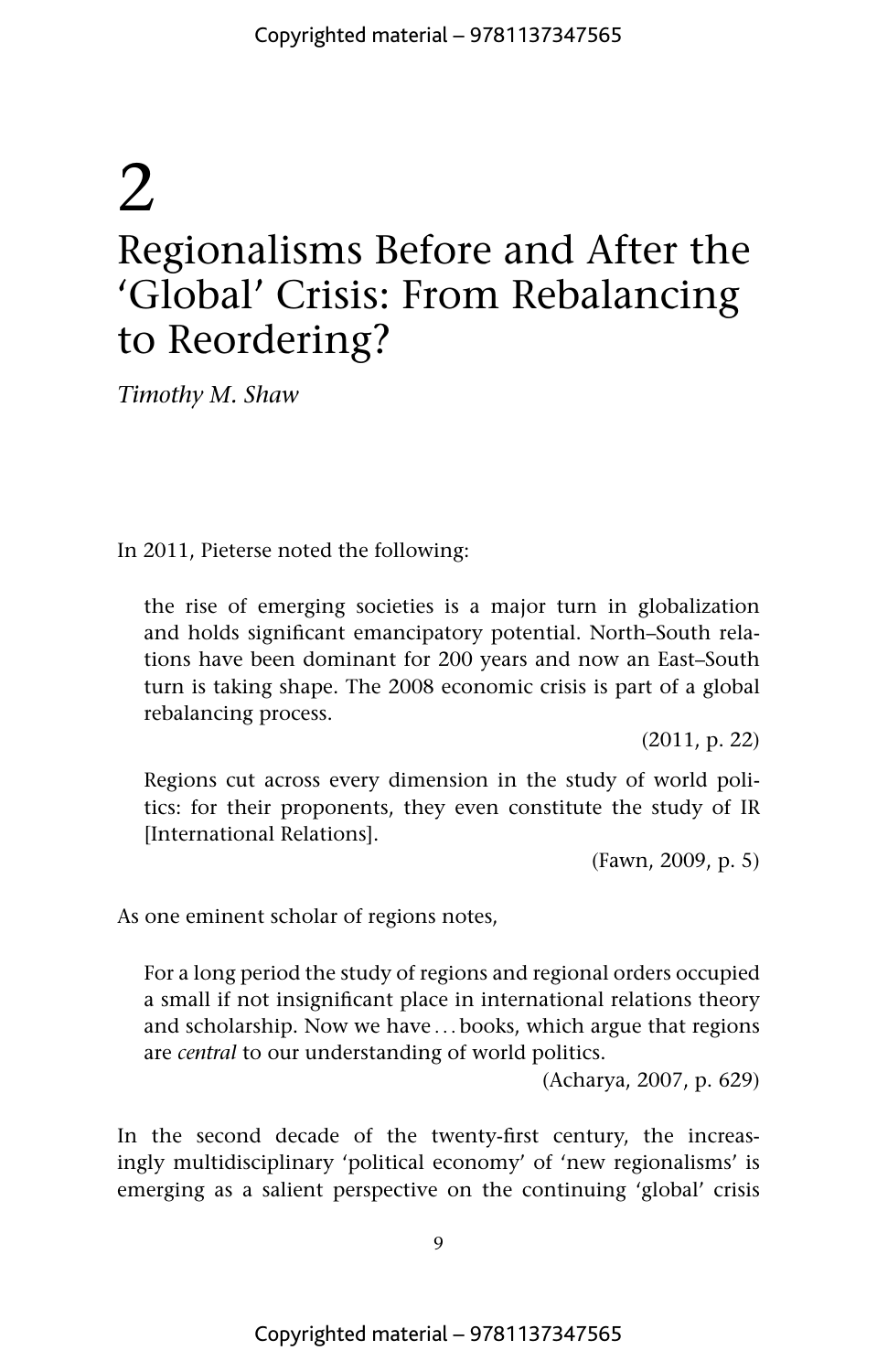#### 10 *Locating Regionalism in the Global Context*

and its rebalancing (Fioramonti, 2012; Van Langenhove, 2011). The perpetuation, even contagion, of the turn of the decade financial compression may lead to significant restructuring rather than mere rebalancing (Price Waterhouse Coopers, 2013; USNIC, 2012), irrespective of whether the US decline is temporary and reversible or exponential and irreversible (Clark and Hoque, 2012). Unlike the so-called 'Asian crisis' in the last decade of the last century (Robertson, 2008), which encouraged Northern arrogance, the current one has served to unsettle established inter-regional hierarchies (Te Velde, 2008).

The unfolding 'crisis' has had divergent inter-regional incidences and impacts: the 'old' North has suffered contraction whereas the 'new' South has experienced further expansion (Price Waterhouse Coopers, 2013; UNDP, 2013). The transatlantic advocates of 'extreme' liberalization have endured most shocks or contractions, although the EU member states, including the PIIGS (Portugal, Ireland, Iceland, Greece, and Spain) in the Eurozone, have also declined. By contrast, Brazil, Russia, India, China, and South Africa (the BRICS) have continued to grow impressively even if not always at historically high rates. At the turn of the decade, Goldman Sachs continued to advocate the BRICS and *Fortune* magazine ranked four out of ten top billionaires from the global South: Brazil, India (x2), and Mexico. On the whole, Africa, for example, has benefitted from the rise of the BRICS, especially China and India (Cheru and Obi, 2010), even if not all African countries, communities, and sectors have benefitted equally. The 'new' political economy of resources will impact regions unevenly (Lee et al., 2012). Further, not all regions will benefit equally from the new aid regime of heterogeneous actors (Sumner and Mallett, 2012).

For the most part, rebalancing or restructuring of the international political economy, which is characterized by a 'new' political economy, advances welcome disciplinary revisionism in IR (Tickner and Waever, 2009), international political economy (Phillips and Weaver, 2010), and indeed new regionalism(s) (Shaw, Grant, and Cornelissen, 2011), especially around Africa (Cornelissen, Cheru, and Shaw, 2012; Hanson, Kararach, and Shaw, 2012). Indeed, voices such as those from Alex Warleigh-Lack et al. (2011) and John Ravenhill (2010) are now examining regionalism inside as well as outside both the EU and Asia, going beyond the orthodox claims of Acharya and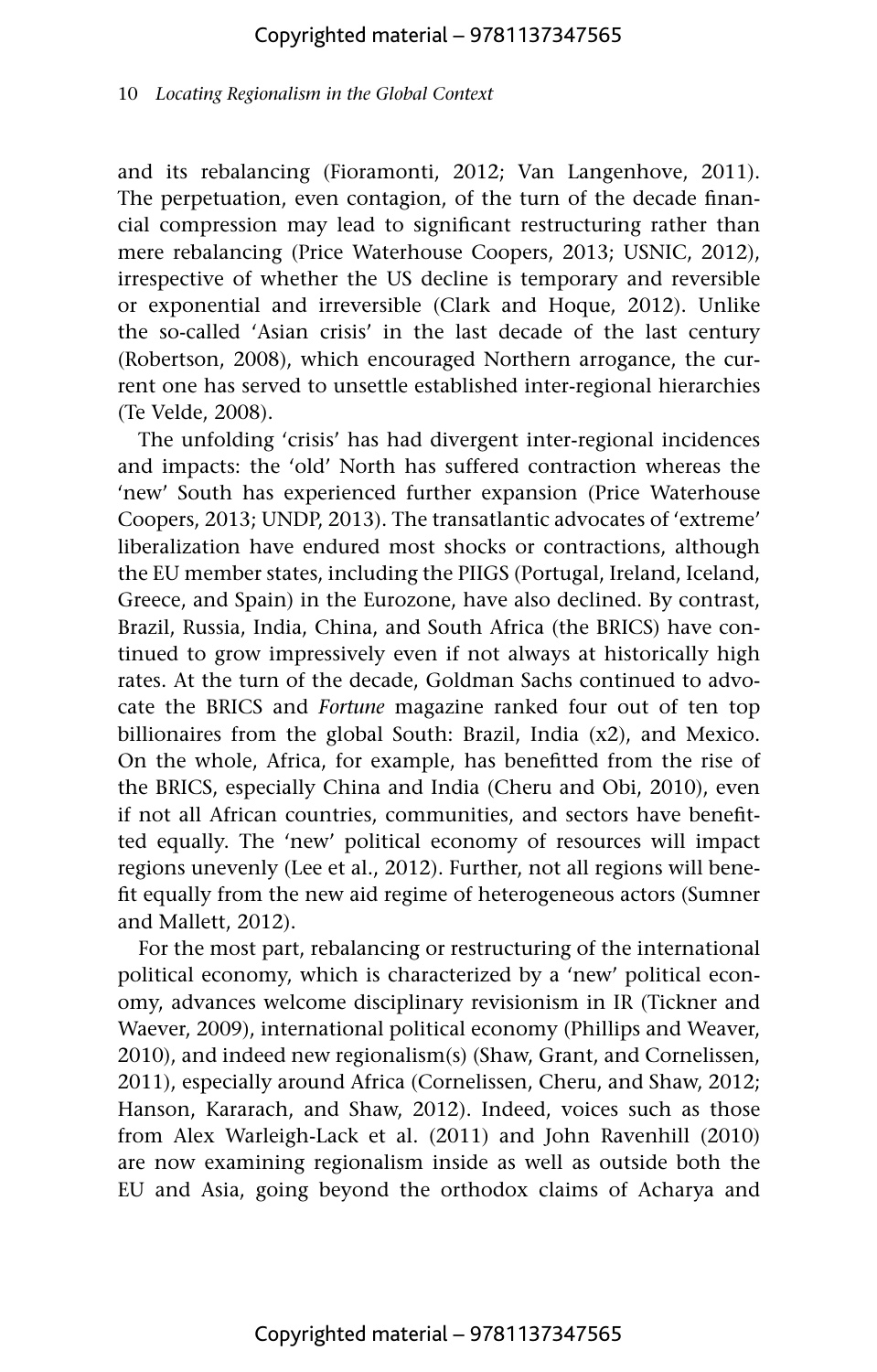Johnston (2007). Likewise, events like the Arab Spring and other types of revolutionary protests have drawn attention to regional social movements (Korany, 2012) even if the Middle East and North African region is one of the least institutionalized of recognized regions (Harders and Legrenzi, 2008). And recent comparative analyses have juxtaposed regionalisms with emerging regional powers (Nel and Nolte, 2010) whose regional ambitions are decreasingly constrained by any global hegemon(s). This thus leads to the question of whether the BRICS are more an alliance of emerging (regional) powers than of emerging markets. Together they bring their heterogeneous regional networks and hubs, and supply chains, to bear, along with diasporas like those of China in Southeast Asia (Chu, 2010) or India's around the Indian Ocean Rim. Nowhere are such trends more apparent than Africa, which finally has one of the BRICS in its own ranks to contrast with the three others in their own regions of the global South (Fanta, Shawand, and Tang 2013; UNDP, 2013).

#### **2.1 Towards a 'new' Africa: from fragility to renaissance?**

Africa faces an unanticipated 'second chance' at the start of the second decade of the twenty-first century. It is a continent of many contradictions with 'developmental' (Kyung-Sup, Fine, and Weiss, 2012; UNECA, 2011) and 'fragile' states (Brock, Holm, Sorensen, and Stohl, 2012). The continent is being transformed by the current global financial crisis. As the South expands and the North contracts (Price Waterhouse Cooper, 2013), what South–North relations, even East–South relations, does the future hold (Pieterse, 2011)? With the effects of the crisis as we see them in the EU there is a disincentive to African regions to sign the Economic Partnership Agreements (EPAs), unlike the Caribbean countries. And Sub-Saharan Africa may become increasingly ambivalent about South Africa as a regional power (Nel, 2012; Nel and Nolte, 2010) recognized by the original four emerging markets or emerging economies, not all of which are equally 'emerging societies' (Pieterse and Rehbein, 2009). Interestingly, Goldman Sachs did not recognize South Africa as an emerging market, as either a BRIC in 2003 or one of the Next-11 (N-11) in 2005, and Price Waterhouse Coopers still focuses on four not five emerging economies.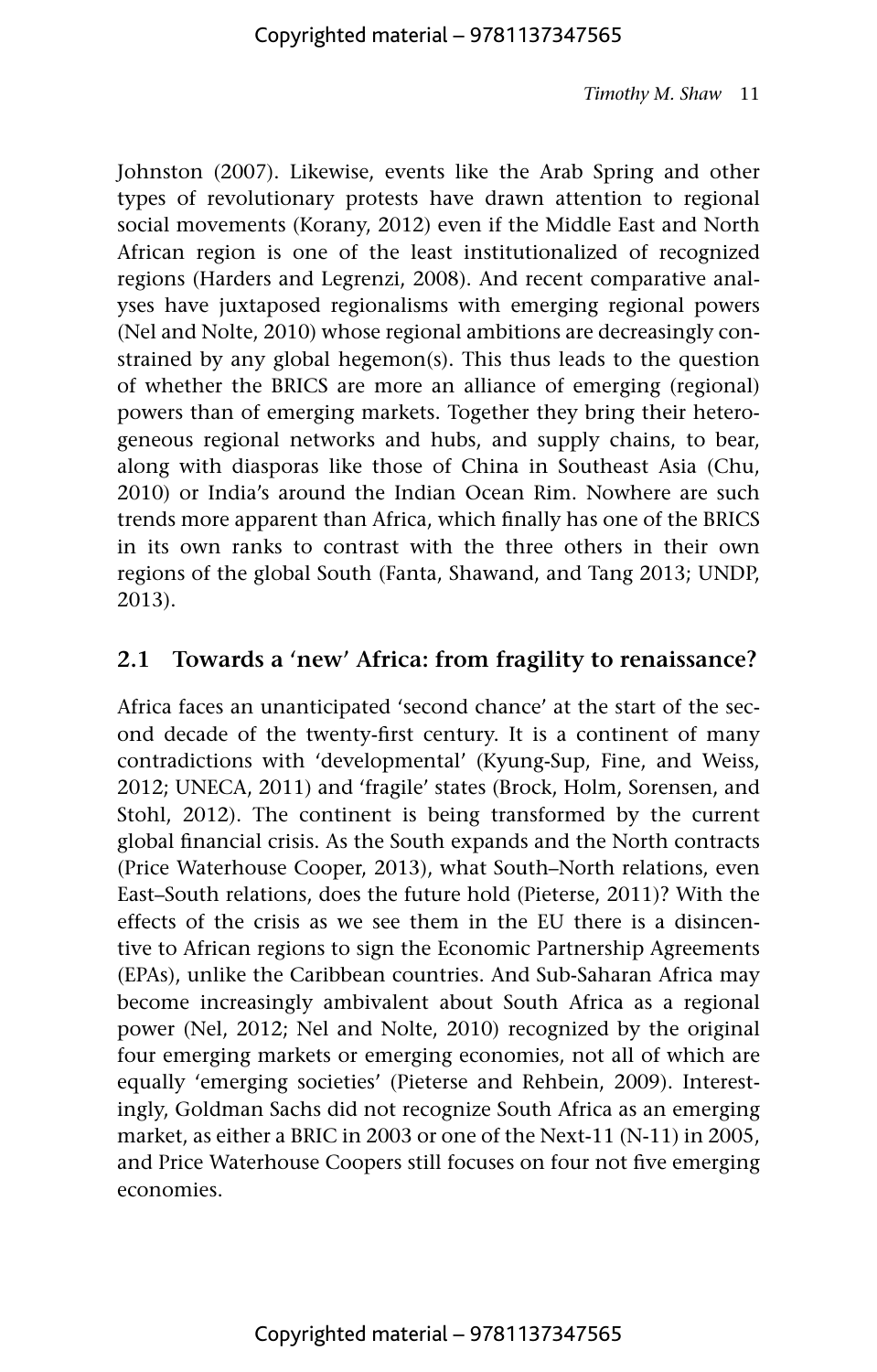#### 12 *Locating Regionalism in the Global Context*

African political economies are now located in 'second', 'third', and 'fourth' worlds. The extent to which they will identify with the G20 and/or the G193 or BRICS is still unclear. Half of the ten fastest growing countries identified in *The Economist*'s World in 2011 are in Sub-Saharan African (*Economist*, 2010a; 2012b). The Center for Global Development in Washington DC now suggests that 17 African countries are 'leading the way' (Radelet, 2010). Indeed, McKinsey (2010) lauds the continent's 'lion kings'; and the Boston Consulting Group (2010) has identified 40 African corporations as global 'challengers'. In addition to the dynamic and heterogeneous varieties of private/transnational governance mentioned here, 'new regionalisms' at several levels, whether more formal or informal, serve as catalysts for the continent's renaissance by advancing its capacity to transcend fragility (ACBF, 2011). To maximize its development and security, Africa will need to advance 'network' or 'public' rather than traditional 'club' diplomacy, involving civil society and private companies as well as states and intergovernmental agencies (Heine, 2006). Yet, there are challenges to the gains of regionalism in Africa, where climate change may yet emerge as the spoiler.

This comparative analysis – both North–South and South–East – has three interrelated parts which stake out paths to a brighter future for the global South (UNDP, 2013), especially the African continent, centred on its regional innovations, including its myriad diasporas (Fanta, Shaw, and Tang, 2013).

First, Africa has generated an innovative range of 'new regionalisms' involving non-state actors (Shaw, Grant, and Cornelissen, 2011). Scholars like Alex Warleigh-Lack et al. (2011) have begun to recognize the relevance of such new regional relationships for comparative studies of the EU especially as it confronts its own financial crisis around the euro.

Second, 'new multilateralisms' or 'transnational governance' with African regional dimensions have also emerged. Yet coalitions over small arms and light weapons (SALWs) and the gender dimensions of security, particularly children's and women's security, are stalled due to US vetoes.

These novel directions and players have implications for our analyses and policies regarding state and non-state actors because they bid us to ask: Who are the 'drivers', innovators and animators?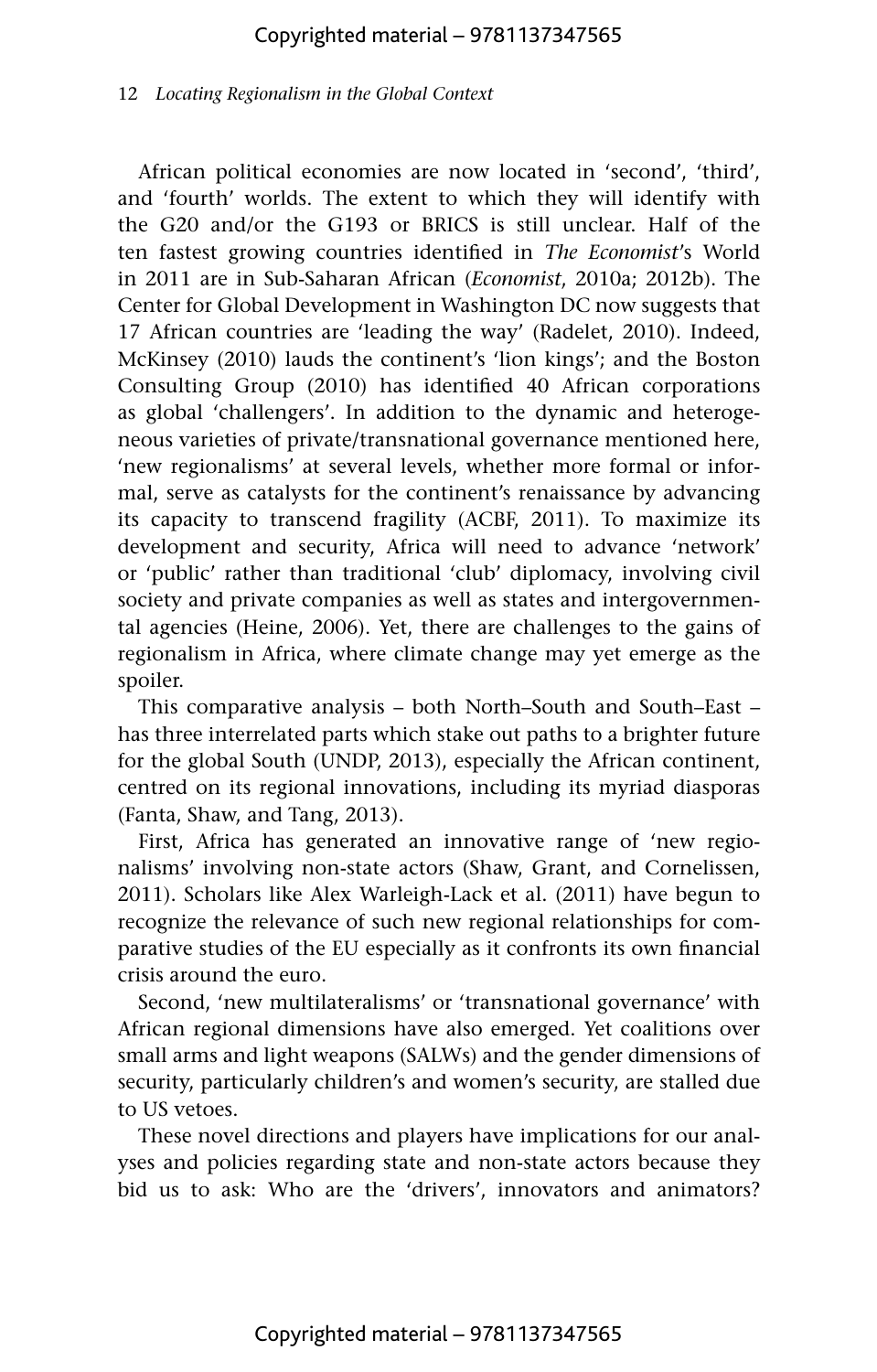Acemoglu, D., 23, 26, 28 AFC-4 (the four countries most affected by the Asian financial crisis- Indonesia, Malaysia, South Korea, and Thailand), 60, 62, 65, 72, 74 Africa, 4, 10, 11–20 Akcay, U., 121, 124 Allen, F., 26–7 APEC Business Advisory Council (ABAC), 70–1 Aras, B., 111, 133 ASEAN+3 Macroeconomic Research Office (AMRO), 73, 101, 106, 109 Asia, East financial development, 61–74 regional financial arrangements, 95–109 Asian Bond Funds (ABF), 68–9 Asian Bond Markets Initiative (ABMI), 68–70 Asian Development Bank (ADB), 60, 70 Asian financial crisis, *see under* crisis Asian Monetary Fund (AMF), 100–1, 110 Asian regionalism, *see under* regionalism Asia-Pacific Economic Cooperation (APEC), 69, 71 Asia, Southeast, 11, 61, 108, 143 Association of Southeast Asian Nations (ASEAN), 67, 75, 97, 103, 110 Association of Southeast Asian Nations Plus Three (ASEAN+3), 60, 67–9, 73–4, 100–105 Aydin, M., 114, 120, 127, 133

Baik, Tae-Ung, 159, 160 Bank for International Settlements (BIS), 68–9, 72 bargaining power, 41–7, 55–8 Barras, R., 22–3 Bevir, M., 17, 19 Black Sea Economic Cooperation (BSEC), 120, 127–8, 150–1, 145, 151 Bonefeld, W., 113–14 Boyiopoulos, N., 28–9, 31–2 Brazil, 3, 10, 16, 20, 30, 99, 103, 128 Breslin, 113, 115, 132 BRICS (Brazil, Russian, India, China, and South Africa), 4, 10–13, 16, 18, 107, 156 Burnham, P., 114–16, 132, 134 Buzan, B., 117, 119, 144

Callinicos, A., 112, 125 capitalism, 18, 19, 20, 116, 149 capitalist system, 24, 29, 30, 157 Carletti, E., 26–7 Cheru, F., 10, 13, 16, 19 Chiang Mai Initiative (CMI), 67, 73, 96, 99, 105, 107–9, 110 Chiang Mai Initiative Multilateralization (CMIM), 73, 96, 97, 101, 103, 105–6, 107–8, 110 Chin, G., 105, 113, 127 China, 10, 16, 30, 33, 60–1, 65, 69, 100, 7, 110, 148 Civil Society Forum (CSF), 150 Cornelissen, S., 10, 12–14 crisis, 1–6, 21–31, 35–7, 41–3, 45–7, 49–51, 53, 56, 58–9, 60–2, 64–8, 71–4, 79–83, 86, 96–8, 102, 105, 108, 110–16, 118–19, 125–6,

185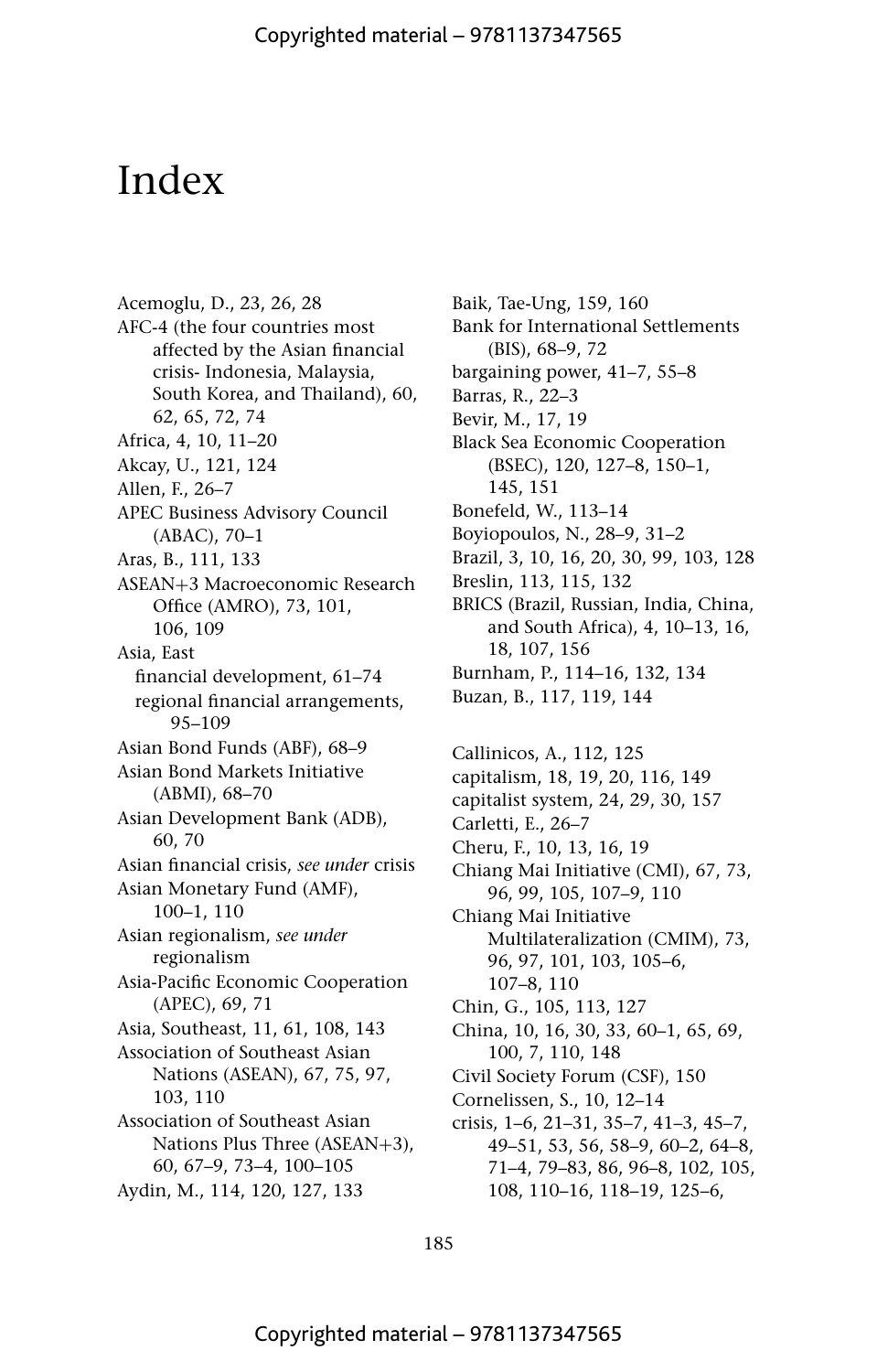crisis – *continued* 129–31, 136, 139–40, 146–7, 149, 155–9 Asian financial, 5, 60–2, 64–7, 71, 73–4, 96–7, 105, 108, 158 debt, 21, 22, 28–9, 37, 41, 45, 50–1, 53, 102, 125, 146 European financial, 41, 42, 49, 56 global, 5, 6, 9, 22, 87, 111, 112, 113, 118, 119, 123, 125–6, 128–9, 131–33, 155–8 global economic, 3, 6, 22–3, 25, 30, 33, 37 global financial, 2, 5, 11, 21, 50, 53, 62, 72–3, 79–81, 84, 88, 91, 147, 149, 156 regional, 61, 66, 67 Cui, R., 101, 105–6, 108–10 Cuyvers, L., 100–1, 110 Davutoglu, A., 118, 123–4, 132–3 debt crisis, *see under* crisis democracy, 141, 147, 151, 152 Democratic Republic of Congo (DRC), 15, 90 Depoliticization, 115, 132 Dervis, K., 117, 123 Desai, R. M., 97, 105, 108, 109–10 developmental regionalism, *see under* regionalism Dieter, H., 66–7, 71, 130 Dingwerth, Klaus, 15, 17 Donmez, P., 6, 114, 121, 124, 133, 156–7 Dumenil, G., 24, 25, 26 Eastern Partnership (EaP), 137, 140–1, 149–50 Economic Partnership Agreement (EPA), 11, 16 economic policy, 58, 79, 107, 120, 124, 131, 149 Eichengreen, B., 106, 110 Eisenegger, M., 21, 27

Elliott, J., 24 Engert, S., 116, 120, 122–3 Eun, Yong-Soo, 160 Europe, 3, 36, 126, 139, 141–2, 157–8 European Central Bank (ECB), 45, 48, 50, 52, 54 European financial crisis, *see under* crisis European Financial Stability Facility (EFSF), 45, 51–4 European Monetary Union (EMU), 42–5, 48–51, 56, 58 European regionalism, *see under* regionalism European Stability Mechanism (ESM), 45 European Union (EU), 3–6, 10–12, 16, 31, 34–6, 41–2, 49–50, 52–3, 55, 57–8, 96, 100–1, 108, 112–13, 116, 121, 122–7, 130, 134, 136, 138, 140–54 Evered, K. T., 115, 117, 120 Executives' Meeting of East Asia-Pacific Central Banks (EMEAP), 60, 68, 75 Extractive Industries Transparency Initiative (EITI), 17 Fanta, E., 11, 12, 19 Fawn, R., 2, 9, 16 Featherstone, K., 49, 53 financial regionalism, *see under* regionalism Fioramonti, L., 1, 10, 113 FondoAndino de Reservas (FAR), 98–9, 102, 104 FondoLatinoamericano de reservas (FLAR: Latin American Reserve Fund), 96–9, 101–110 Foreign Direct Investment (FDI), 84, 88–9, 93, 122, 124 foreign policy, 34, 111, 117–18, 122, 124–6, 135 Forestry Certification Scheme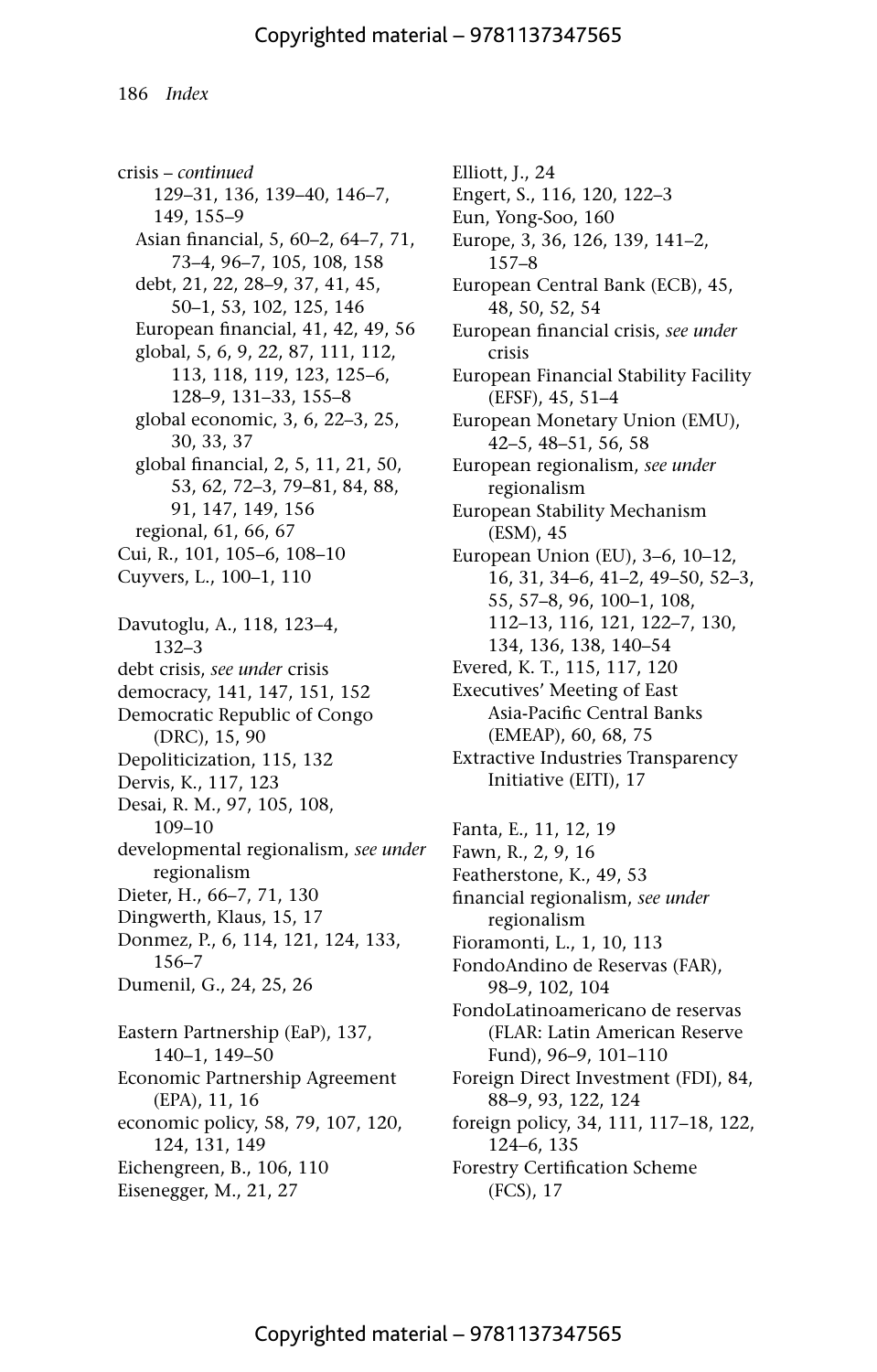Gamble, A., 125, 134 Giles, C., 105, 107 globalcrisis, *see under* crisis global economic crisis, *see under* crisis Global Financial Crisis (GFC), 95, 96, 98, 101–107, 108–9 globalization, 9, 30, 58, 5, 107, 138, 146 governance, 3, 17–19, 59, 67, 112, 116, 130–1, 142, 146 global, 3, 4, 17, 19, 20, 126, 127, 131, 136, 145, 159 regional, 3, 111–14, 116, 123, 129–32, 135, 142, 155 Grant, J. A., 10, 12, 14 Grimes, W., 72–3, 105 Gross Domestic Product (GDP), 51, 54, 61–4, 66, 81–83, 85, 86–7, 96 GUAM (Georgia-Ukraine-Azerbaijan-Moldova), 140–1 G20, 12, 97, 108, 127, 151 Hale, T., 17, 20 Hanson, K., 10, 18 Hart, K., 26, 28 Hay, C., 132 Heine, J., 12, 14 Held, D., 17, 19 Henning, C. R., 7, 101 Hettne, B., 95, 96, 100, 107, 115, 145 Higgott, R., 67, 110 Hodson, D., 49, 50 Hosseini, H., 23, 25 India, 10, 16, 30–3, 71, 89 institutional change, 41–6, 48, 50, 52, 55–9 integration, 35, 49, 73, 99, 113, 116, 119–21, 127, 130, 132, 137–8, 141–42, 144, 158 European, 41, 58, 113, 119, 130, 132–3, 138, 144–5, 158 regional, 67, 98, 113–15, 119, 127, 138, 141, 151

International Monetary Fund (IMF), 27, 29, 30, 50, 52, 53, 57, 96–103, 105–10, 123, 127 International Non-Governmental Organization (INGO), 15, 17 International Relations (IR), 2, 9, 111, 130, 137, 143 Interstate Oil and Gas Transportation to Europe (INOGATE), 141 Intervention military, 135, 151 state, 25, 28 Ivashina, V., 21, 26 Jessop, B., 112, 114–15 Justice and Development Party (Turkey) (AKP), 118, 122, 134 Kacar, Y., 111, 118, 127 Kararach, G., 10, 18 Kardas, T., 118, 128–9, 134 Katada, S. N., 68, 105, 106, 110, 113 Kawai, M., 68, 109, 110 Kaya, Y., 118, 122, 124, 133 Kenen, P. B., 100, 110 Kettell, S., 125 Kirisci, K., 111, 117–18, 121, 127, 129 Kotz, D., 22, 26–8

Laciner, S., 118, 124, 128 Lavenex, S., 139, 146 legitimacy, 48, 106, 154 Leonard, M., 146, 148 Lesage, D., 111, 118, 127 Leschke, J., 27, 29 Levy, D., 24–6 Lindner, J., 41, 45, 47, 56 Lombardi, D., 109, 110 Mahoney, J., 41–5, 56 Mallett, R.,10, 17 Manoli, P., 6, 132, 143, 158 Marinos, G., 24, 27–9, 32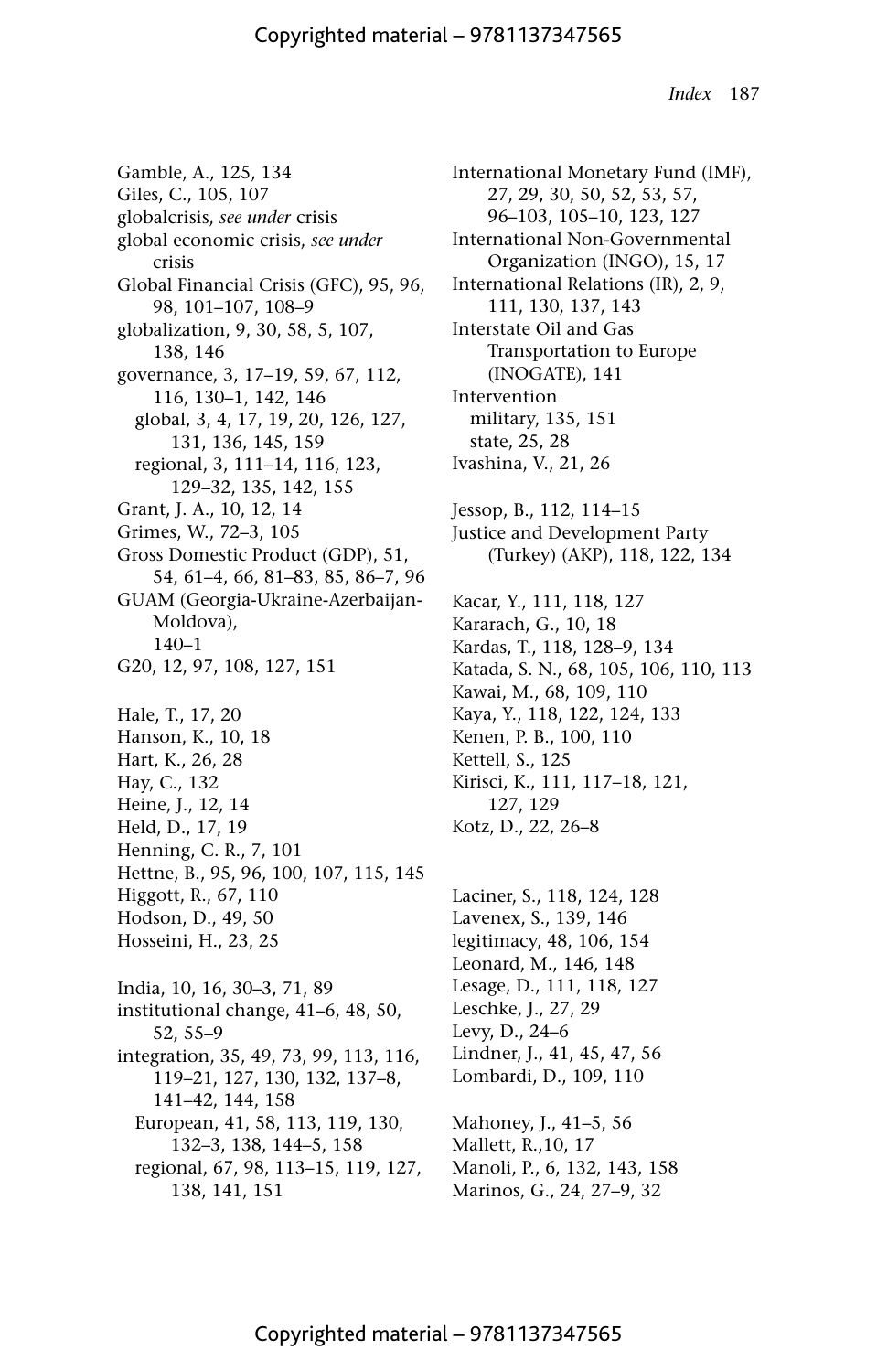Marx, K., 24, 114 Marxism, 24 McKay, J., 95–6, 99–9, 101, 103, 105, 107 Meade, E. E., 100, 110 Medium-Term Financial Assistance (MTFA), 96 Middle East and North Africa (MENA), 139, 152 Monteiro, P., 30 Multinational Corporation (MNC), 15, 16 NATO, 35, 127, 129, 140, 152 Nel, P., 11, 13 new regionalism, *seeunder* regionalism North American Framework Agreement (NAFA), 96 Non-Governmental Organizations (NGO), 15, 17 Obi, C., 10, 16, 19 Ocampo, J. A., 96, 98–100, 102–3, 107, 109–10 Onder, N., 116–20, 122 Onis, Z., 111, 117–18, 120, 124, 126–9, 133–4 Organisation of Islamic Conference (OIC), 120, 128 O'Sullivan, A., 22–3 Papariga, A., 24, 27, 29, 31–2 Park, B., 118–20 Pepinsky, T., 27, 29 Pieterse, J., 9, 11, 19 PIIGS (Portugal, Ireland, Iceland, Greece, and Spain), 10, 16 political economy, 2, 4, 5, 10, 25, 155–8 politics, 3, 9, 30, 33, 71, 117, 124, 130, 141, 145, 149, 156, 159–60 Popov, A., 21, 26–7 Ragir, A., 98, 103 Raszewski, E., 98, 103

Ravenhill, J., 10, 34, 113 Reed, R., 26, 29 regional actors, 1, 3, 4, 5, 30, 32, 38, 60, 112, 131, 155–6 regional crisis, *see under* crisis Regional Financing Arrangements (RFA), 95–8, 105–9 regional governance, 3, 42–3, 58–9, 95, 111–16, 118, 123, 127, 129–31, 132, 135, 142, 146, 153, 154, 155–7, 159 regionalism, 1–6, 9–12, 14–16, 18–19, 22, 33–6, 66–7, 70–2, 74–5, 106, 109, 111–17, 129–30, 132–3, 136–46, 148–54, 155–60 Asian, 66–7 developmental, 70, 143 European, 74, 132 financial, 67, 70, 72, 109 new, 2–4, 9–10, 12, 14, 16, 19, 112, 114, 128–30, 132–3, 142–3, 150–60 regionalization, 1, 3–6, 21–2, 30, 33–4, 37, 106–7, 113, 115–16, 130, 157–8, 160 regional power, 11, 14, 117, 120 Rethel, L., 1, 5, 62, 64–5, 71–2, 110 Roberts, A., 23, 25–6 Roberts, J., 21, 24 Robertson, J., 10 Russia, 10, 20, 30, 32, 34, 127, 137, 139, 141, 147, 151 Salines, M., 41–3, 45 Scharfstein, D., 21, 26 Schimmelfenning, F., 139, 146 Schranz, M., 21, 27 security, 15, 18, 117, 122, 137–8, 141, 142–4 Shahrokhi, M., 26, 29 Shaw, T. M., 3, 4, 10, 12–14, 18–19, 156–7 Sinclair, T. J., 71, 72 Sinn, H., 21, 23–5 Small Arms and Light Weapons (SALWs), 12